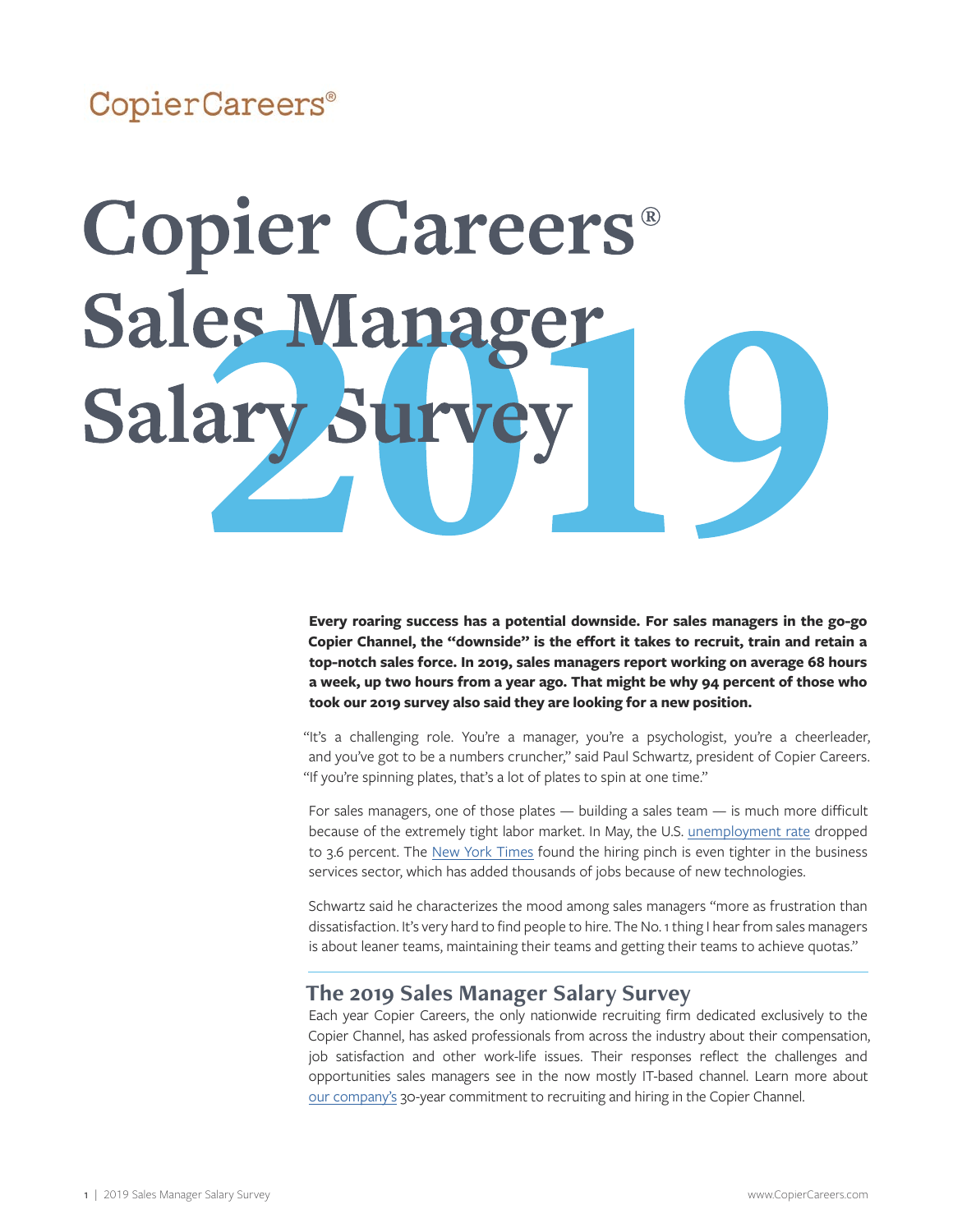# 1'590

# **COPIER CHANNEL SALES MANAGERS PARTICIPATED IN OUR 2019 SURVEY**

## **Copier Sales Managers by the Numbers**

The average total compensation among the sales managers who took our online Sales Manager Salary Survey this year increased \$1,593 to \$163,761, or a 1.0 percent increase in base salary and commission. Traditional sales managers and selling sales managers are represented in this survey.

This compares favorably with average compensation for sales managers across U.S. industries. In its annual salary review, [U.S. News & World Report](https://money.usnews.com/careers/best-jobs/sales-manager/salary) found the national median for all sales managers to be \$121,060 in 2017. U.S. News also ranked the job title "sales manager" as No. 2 on its list of "Best Sales and Marketing Jobs," behind marketing manager.

As they did in 2018, Copier Channel sales managers were nearly unanimous in their focus on core issues. Ninety-nine percent of respondents indicated an interest in innovation, leading-edge technology and knowing that their work is important to the company's success.

"They are motivated," said Jessica Crowley, business manager and senior recruiter at Copier Careers. "They realize that the more time and effort they put in, the more they are going to get back and get out of it.

"The industry is highly competitive, and they have to put in that much more time in order to get ahead by an inch, versus just letting things happen."



# *Average Sales Manager Total Compensation 2006-2019*

2 | 2019 Sales Manager Salary Survey www.CopierCareers.com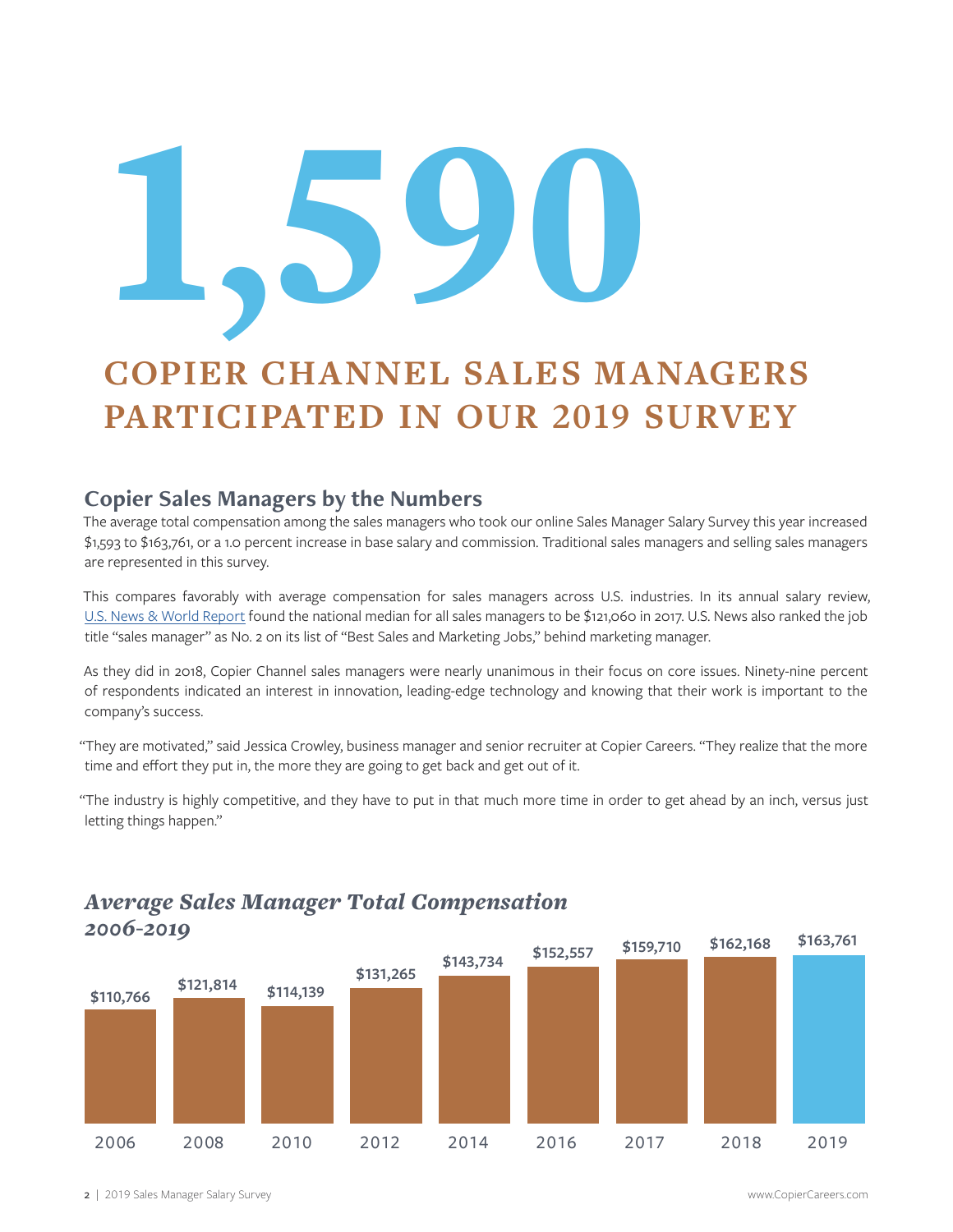# *Satisfaction with Compensation Package*



# *Overall Satisfaction*



#### **2019 Salary and Benefits**

This year, sales managers who responded to our survey have an average base salary of \$63,739 and commissions totaling \$100,022, for an average total compensation of \$163,761 (+1.0 percent). The relatively flat compensation could explain why satisfaction with total compensation remained nearly identical to last year's survey.

Responses to one of our online polls show that some sales managers also find rewards in the work beyond compensation.

"Accomplishment is motivation," said one poll respondent. "Make that sale at the end of the month to push you over quota. Resolve a customer billing issue that saves the account and leads to a huge sale. Repair that device that has been plaguing technicians (and the customer) forever. … When you are part of a team and not out for yourself, great things happen."

Mirroring 2018's survey, 50 percent of respondents said they are "satisfied" or "very satisfied" with their **total compensation**. Twenty-two percent were "neutral" on the question, and 27 percent were "dissatisfied" with compensation, up 1 percentage point.

On **overall job satisfaction,** 56 percent of respondents said they were "satisfied" or "very satisfied," a dip of 1 percent since 2018. Thirty percent were "dissatisfied" or "very dissatisfied," with 16 percent of respondents "neutral" on the issue.

Of those who took the survey, 99 percent identified health benefits as their top non-cash/indirect reward, and 97 percent said they receive a car allowance or use a company car. Forty-five percent received a stock purchase plan, an increase of 12 percentage points, and 32 percent had a 401(k) match, an increase of 8 points.

The top three reasons for earning bonuses were the same as last year, with 96 percent of respondents citing personal performance; 78 percent received bonuses for certification or training; 68 percent received signing bonuses, an increase of 7 percentage points; 44 percent received retention bonuses, up 6 percentage points.

#### **TOP NON-CASH/ INDIRECT CASH REWARDS**

1. Health benefits

- 2. Company car/car allowance
- 3. Further education/training
- 4. Stock purchase plan
- 5. Certificate reimbursement
- 6. 401(k) match

#### **T O P R E A S O N S F O R EARNING BONUSES**

1. Personal performance

- 2. Certification/training
- 3. Signing bonus
- 4. Retention bonus
- 5. Company profit sharing
- 6. Project milestone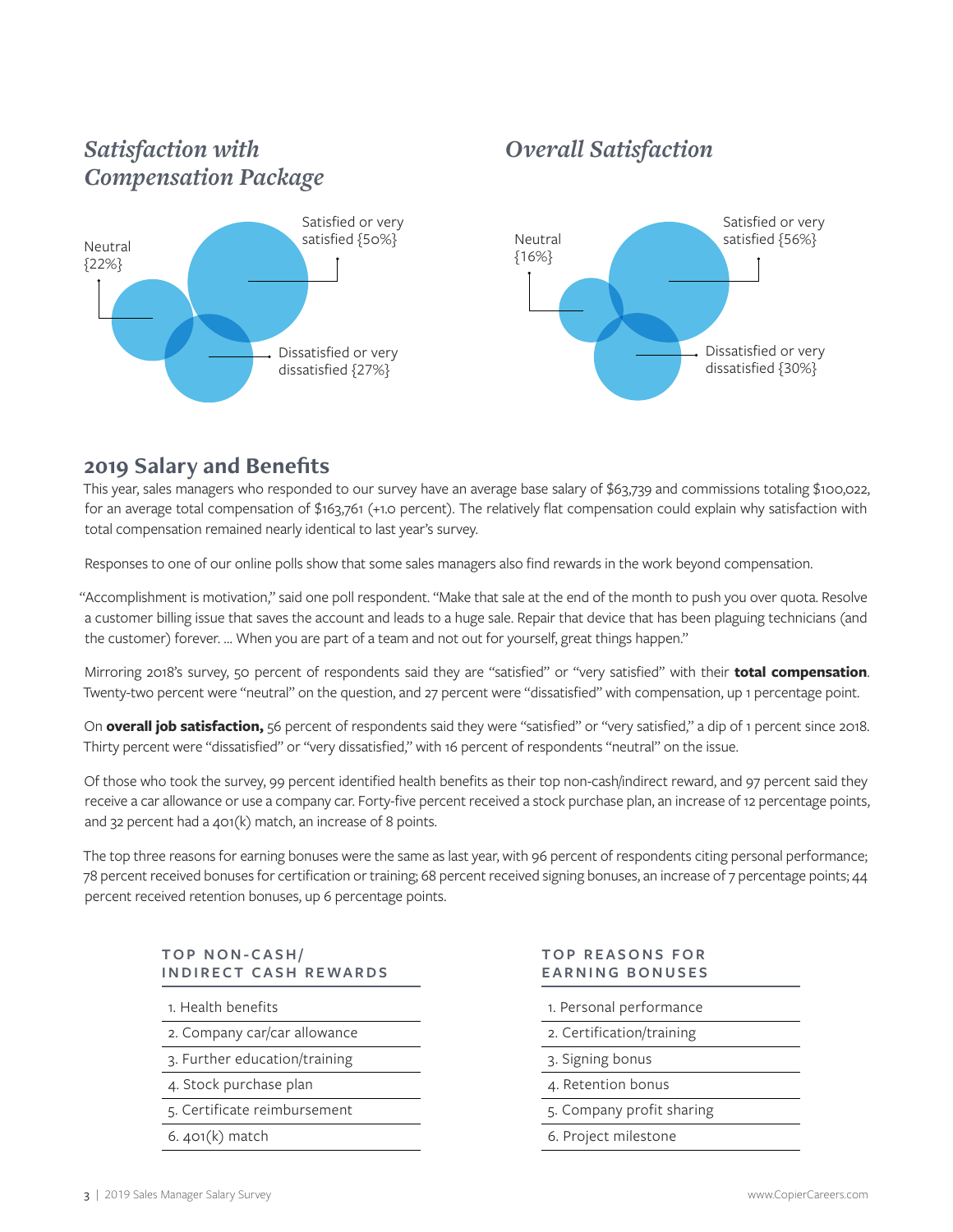# *What matters most about your job? What matters least?*





#### **What Matters Most? One Word: Success**

Being a sales manager is challenging. The job requires the ability to hire, inspire, train and lead a sales team to meet its quota again and again and again. Success is the core component of the sales manager's psyche and job. In 2019, a deficit of candidates for sales teams has made that job even harder.

When asked to choose seven variables from a list of 37 factors that "matter most about your job," 99 percent of those who responded to the survey pointed to the key components for building a sales team: bonuses, benefits, ability to work with leadingedge technology and innovative solutions, knowing their work is important to the company's success, and a company-provided laptop. Not far behind, 92 percent pointed to the prestige or reputation of their company.

"This makes sense with the hard-charging nature of these sales managers," Schwartz said. "They are trying to recruit people to the industry, to build a back bench, and they know those things are important to help bring people aboard."

Crowley isn't surprised that having a company-provided laptop was once again near the top of almost everyone's wish list. "That shows they are working after hours, on nights and weekends," she said, noting that is when a lot of planning and recruiting is done.

# **What Matters Least? Everything Else**

If sales managers' main focus is on success in their role and for their dealership, it would follow that they wouldn't be too concerned about commute distance, casual attire, telecommuting or other "feel-good" job attributes. Only 14 percent of respondents to this year's survey expressed interest in "job atmosphere."

Only 41 percent of respondents said "vacation or paid time off" is important to them, a decrease of 5 percentage points. A higher number, 55 percent, said "commitment throughout the company to quality" matters to them, up 4 points.

For Schwartz, this is exactly what he would expect of these results-driven leaders. "Their focus is on building and maintaining a strong team," he said. "This is the hardest thing to do, and we know how hard it is to find quality candidates who are producing and are willing to consider a change."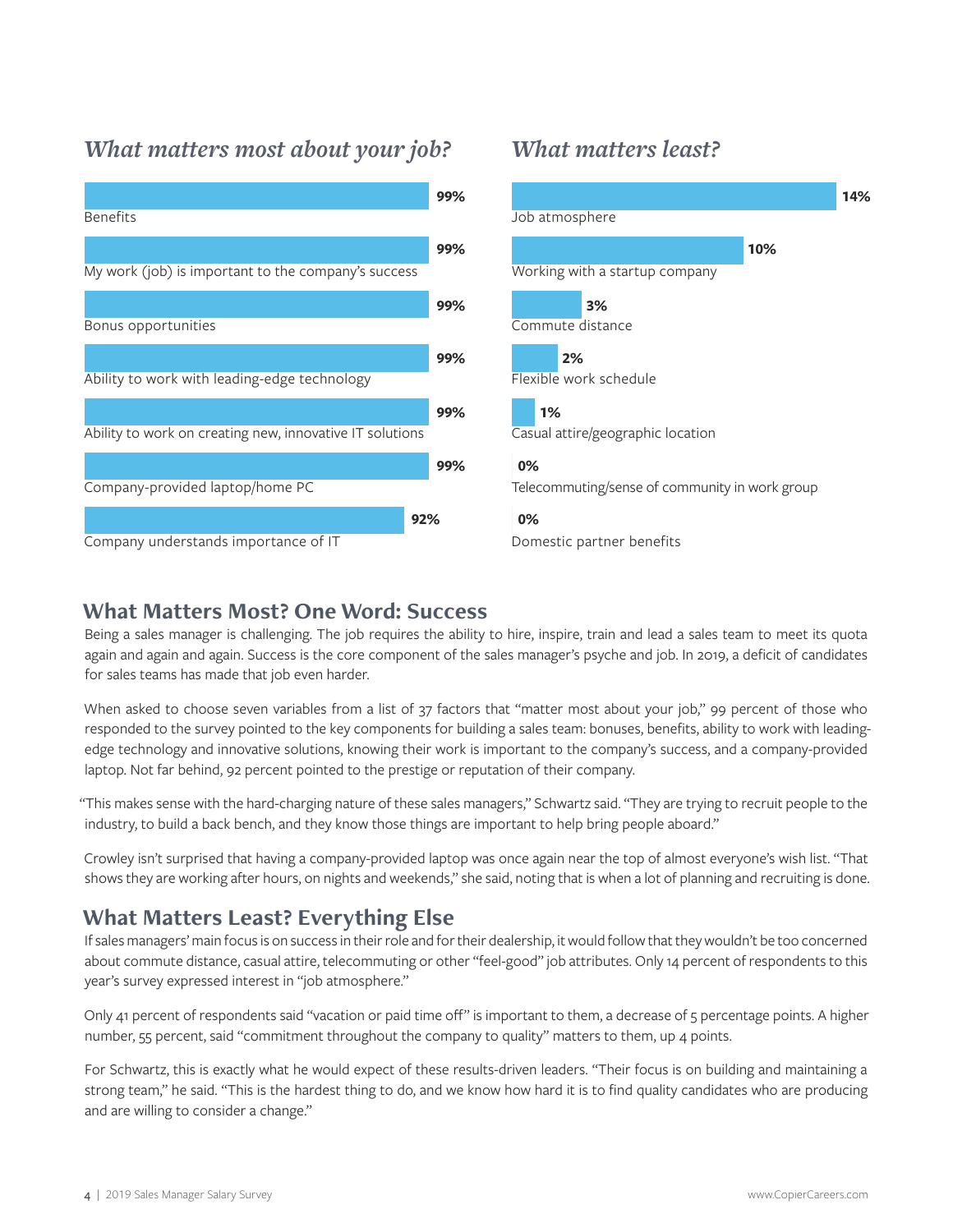# Independent dealership/ 1 location {35%} *Industry Segment – 2019* Regional dealership/ >1 location {27%} National publicly traded sales and Service org {10%}<br>Service org {10%}  ${24%}$ {4%}

#### **DIRECT/INDIRECT SUPERVISION 2019**

| $1 - 10$  | 63.8% |
|-----------|-------|
| $11 - 20$ | 21.6% |
| $21 - 50$ | 9.2%  |
| 51-100    | 5.4%  |

# **An Industry Focused on Growth**

In 2019, of the sales managers who took our survey, 35 percent said they work at an independent dealership, down 2 percentage points from last year. Twenty-seven percent reported working at regional dealerships, an increase of 1 percentage point. Of the other employers, 24 percent of respondents worked at an OEM, up 1 percentage point; 10 percent worked at a national publicly traded sales and service organization; and 4 percent worked at some other organization.

Schwartz says the ticks up in the percentage of regional dealers and OEMs is part of a longtime trend. "The typical model in this industry is local to regional dealerships. It's why there are so many mergers and acquisitions, because it's a fast way to grow," he said. "If you go buy somebody else and you acquire their base, that gives you a client base to start working with to grow it some more."

From 2002 to 2019, the proportion of sales managers who said they work at regional dealerships with more than one location increased from 4 percent to 27 percent. It's a trend that Schwartz thinks will continue.

"Not all, but the vast majority of our clients want to grow," he said. "That is why we will see more mergers and acquisitions in the future. The way to succeed in the industry is to grow."

# **Larger Dealerships. More People to Supervise.**

This year's survey also shows some small changes in the number of people whom sales managers supervise. Of those responding to this year's survey, 63.8 percent supervise 1-10 people, a decrease of 1.7 percentage points. Those who supervise 11-20 people increased to 21.6 percent, up 1.6 percentage points; and the proportion of those supervising 21-50 people increased slightly to 9.2 percent.

As we observed in last year's Salary Survey, the growth of regional dealerships has corresponded year-over-year with the increasing number of employees being supervised. Those who manage 11-20 people increased slightly, from 20 percent in 2018 to 21.6 percent this year.

But continuous growth through mergers and acquisitions can make a sales manager's role even more difficult. "For sales managers, companies are looking not only at track record but at the sales manager's drive to build new business," Crowley said. "As companies are acquired, obviously their force is growing, and the sales manager has to figure how to compete with conglomerates. It's going to be by continually building their team and increasing their company's market share."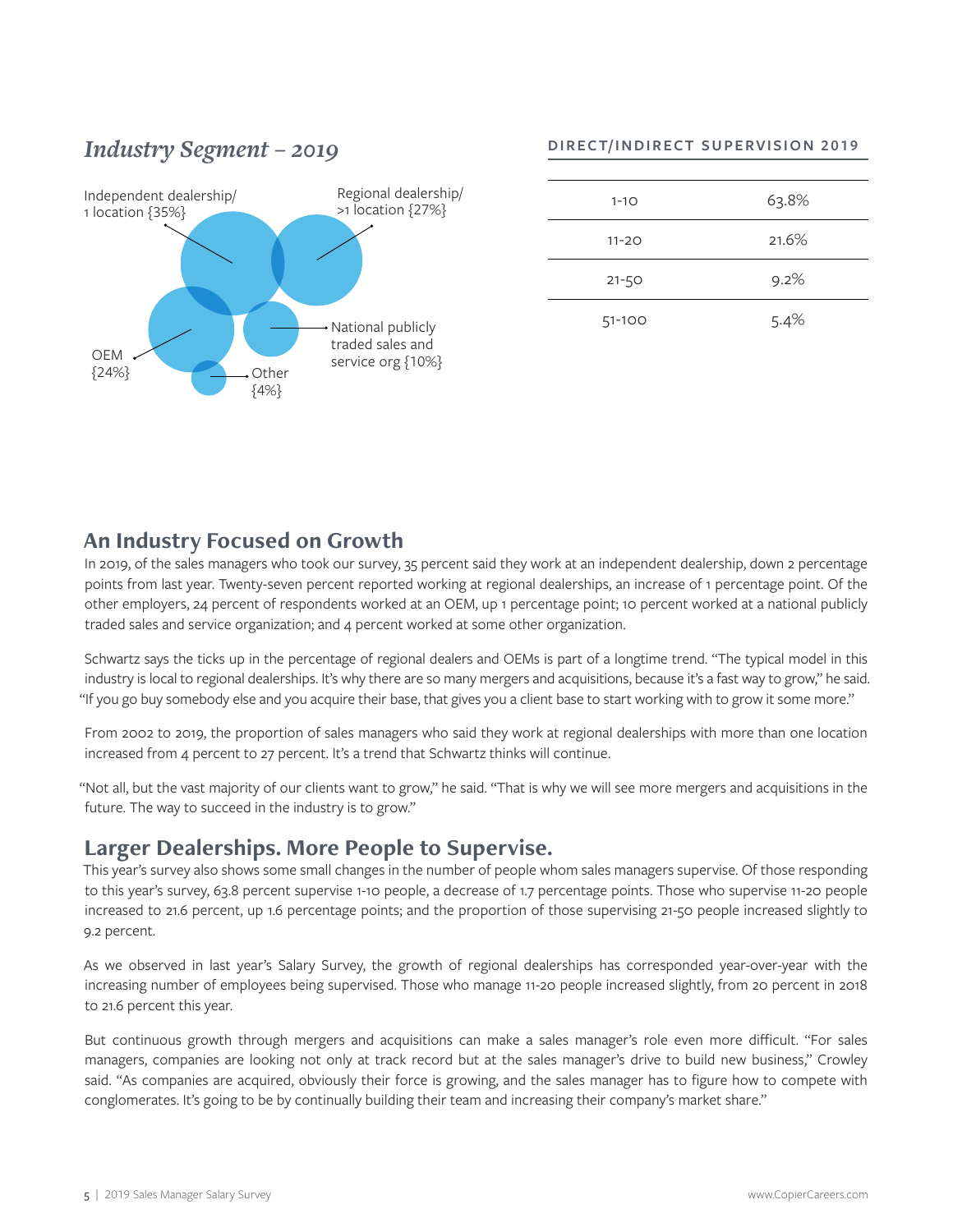# *"We are currently staffed well in sales, but with the turnover, we lack the proper connection with our current clients."*

#### **The 68-Hour Workweek**

Ouch. This year, sales managers who took our survey report working on average 68 hours per week — a two-hour increase from last year. Even for hard-charging, success-driven pros, that is a lot of hours. That is 10 hours more per week than in 2010 and 22 hours more per week than they reported working in 2002. What is going on?

"Recruiting and hiring," Crowley said. "They are putting in so many hours, because their time is spent with the sales reps in the field. Then after hours and on weekends, they are recruiting. That's why they are working 68 hours."

It is not only the dearth of candidates, but in such a competitive marketplace, sales managers are being cautious in whom they hire, because results are so critical.

"Because you are successful in one organization doesn't mean that you are going to be successful at another," Crowley said. "It's also a gamble for sales managers to hire people without industry experience. They have to trust their gut or the metrics to help them build the best team possible."

#### **AV E R A G E H O U R S WORKED PER WEEK**

| 2004 | 49 |
|------|----|
| 2006 | 50 |
| 2008 | 54 |
| 2010 | 58 |
| 2012 | 59 |
| 2014 | 58 |
| 2015 | 59 |
| 2016 | 62 |
| 2017 | 61 |
| 2018 | 66 |
| 2019 | 68 |
|      |    |

Crowley said that beyond their recruiting efforts, sales managers rack up extra hours training and onboarding new staff and devising strategy to compete with larger companies to build their market share.

"They constantly work on plans to build the team they want," she said. "This involves everything from determining how many non-industry people they want to add to the team and how many tenured individuals they need, and how they lead and manage the two different types of candidates."

In 2019, Copier Channel sales managers share a long workweek with their peers in other industries. An article on the [Hub Spot](https://blog.hubspot.com/sales/average-work-week-sales) blog says, "28 percent of sales managers/VPs are working more than 60 hours per week." The [Bureau of Labor Statistics](https://www.bls.gov/ooh/management/sales-managers.htm) reports, "Most sales managers work full time, and they often have to work additional hours on evenings and weekends."

# **The Trouble with Turnover**

"Turnover" is probably the word that keeps sales managers awake at night. In the current marketplace, replacing a sales representative is a top issue for many dealers. There just aren't enough qualified candidates in the pipeline. An added concern is that talented sales reps' skills are highly transferable — not only within the industry but outside it, as well.

"I have a sales rep who is looking to make a move because there is so much turnover within their sales department," Crowley said. "He has only been in the industry seven months, and he feels invisible because the sales manager is out there making calls or trying to recruit, and the attention is not on people who are working there."

From the sales manager's perspective, dissatisfied sales reps pose a constant worry, Schwartz said. "They onboard people and need to onboard more, but they don't have time to ramp them up. So, something gives and they have phenomenal turnover. The cost of making a hire every six or eight months can be devastating to a company."

A poll respondent said much the same about turnover at his dealership. "We are currently staffed well in sales, but with the turnover, we lack the proper connection with our current clients."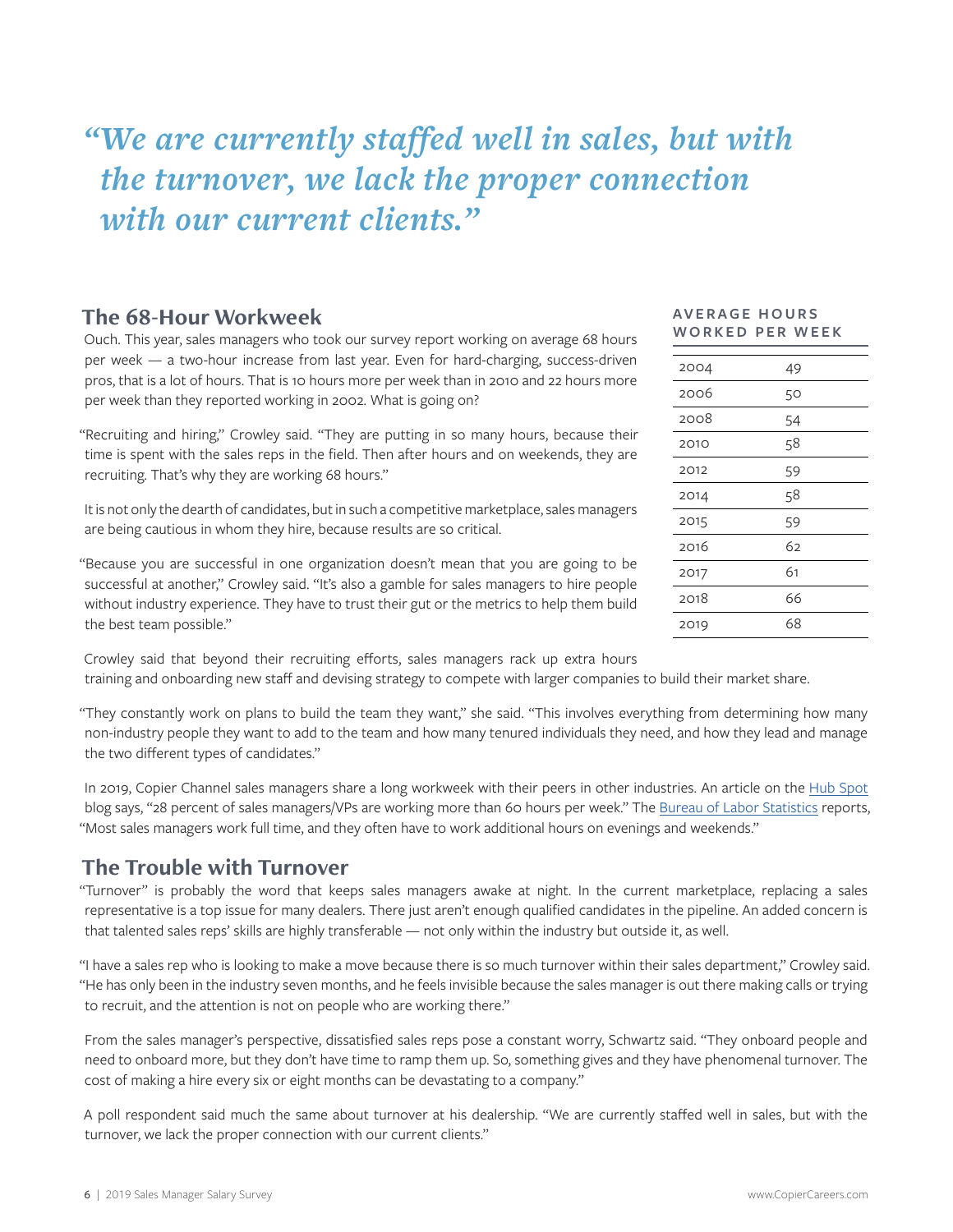

# *Are you looking for a new job?*

# *Why are you looking for a new job?*



# **It's 'Show Me the Money' Time**

Compensation is the main reason sales managers say they are ready to change jobs. It has been the top reason for "looking" since we began our salary surveys in 2002, when 82 percent of respondents said they were "looking for a new job." In 2008, 91 percent said they were "looking" for higher compensation and that number hovered in the 90s until 2017, when 100 percent of survey respondents said it was the top reason that they were looking for work. It has remained at 100 percent for the past three years.

In 2019, there also was a 1 point increase among those who say they are "actively looking" for a new job, bringing to 94 percent the number of sales managers who say they are open to new opportunities. Only 6 percent of those responding to this year's survey indicated that they are not looking for a new job, down 1 percentage point from 2018.

But why would people who make good money and have a big stake in their company's success be ready to move on? After compensation, 99 percent of respondents cited "job opportunities too good to pass up." Fifty-six percent of respondents want to work at "a more dynamic company," and 25 percent want "stock options," an increase of 3 percentage points from last year.

For people geared to create teams that succeed, Schwartz said that the difficulty in finding qualified candidates has become increasingly frustrating.

"They are held accountable," Schwartz said. "Not only is a big chunk of their comp based on how they produce but also on how their team produces. If they can't build a team because candidates are scarce, it creates an extra level of difficulty in an already high-pressure job."

One online poll respondent put it this way: "While total compensation is an important part of the equation, the day-to-day operations of the company (i.e. the culture) is what ultimately affects your job satisfaction."

That fit was acknowledged by the 38 percent of respondents who don't like their "present company's management or culture," up 1 point from last year. Twenty-six percent of respondents said they are "seeking less stress," an increase of 3 points from 2018.

"More and more, we hear from managers who are sick of managing and they just want to be an individual contributor again," Crowley said. "They know that they are motivated and that they can be successful without the hassles of being a manager."